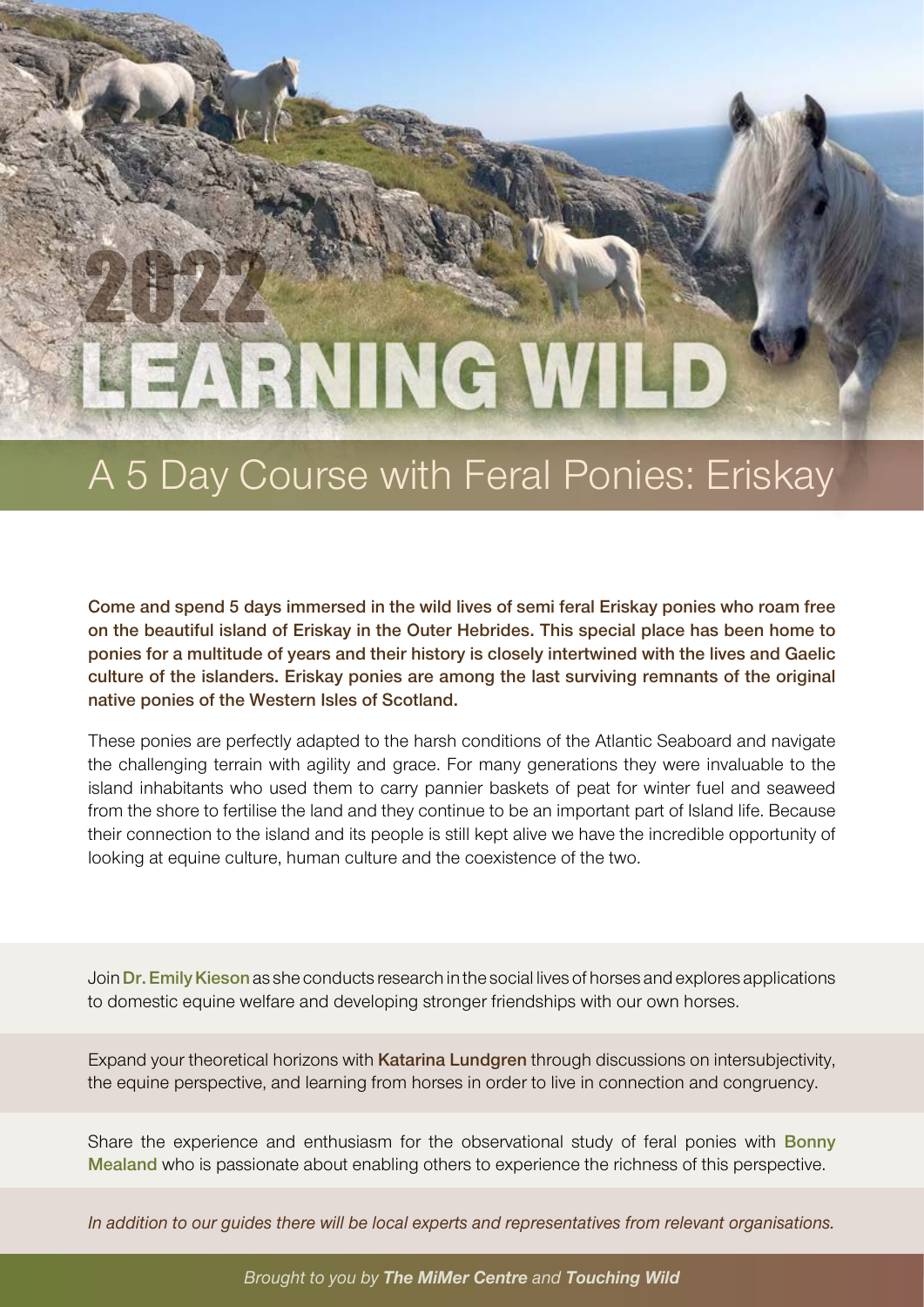

This course invites you to explore thought provoking perspectives on horses, horse welfare, and sustainable horse keeping practices. By engaging with local communities, learning from experienced experts and through educational observation and discussions we can explore more about horses, our perceptions of them and how they choose to live when they have the freedom to do so.

The learning will be a mix of guided lessons, discussions and individual and/or group observations. We will examine how best to implement what we learn from our studies to enhance the health and well-being of domestic horses.



*Brought to you by The MiMer Centre and Touching Wild*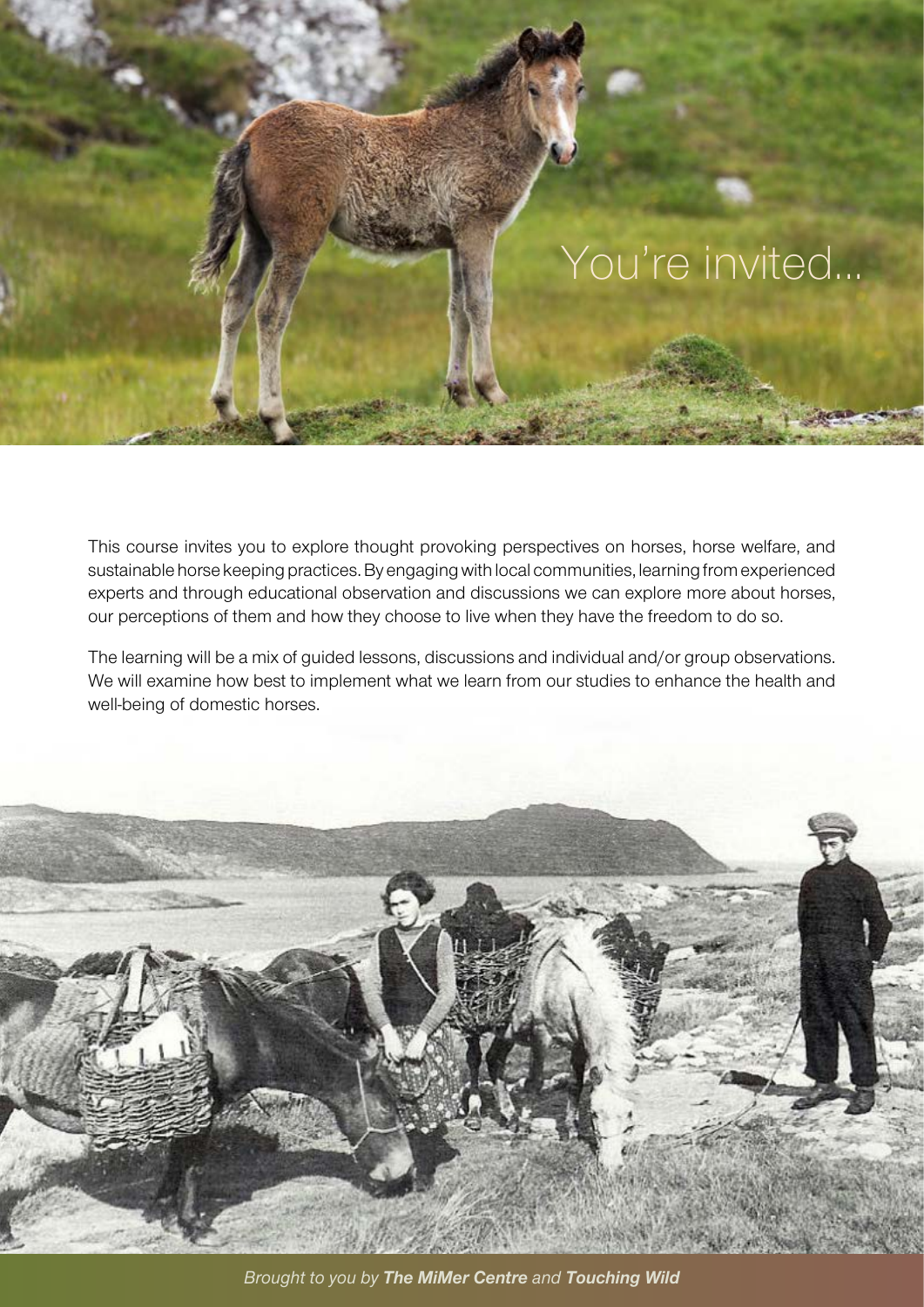# INTINERARY

This is an outline of the structure of the week. The delivery of the course will be determined by where the ponies are in the landscape and the weather.

# Sunday, 26<sup>th</sup> June

Arrive and settle in.

# Monday, 27<sup>th</sup> June

Orientation. Environment - ecology, conservation, history and culture.

# Tuesday, 28<sup>th</sup> June

The art of observation. Equine evolution, physical and behavioural. Putting together a simple ethogram.





## Wednesday, 29th June

Behaviour, horse and human. Rewilding.

# Thursday, 30<sup>th</sup> June

Training and Teaching. How? Why?

## Friday, 1<sup>st</sup> July

Summing up. What we have learned and how we can best implement this to improve the lives of equines.

*Brought to you by The MiMer Centre and Touching Wild*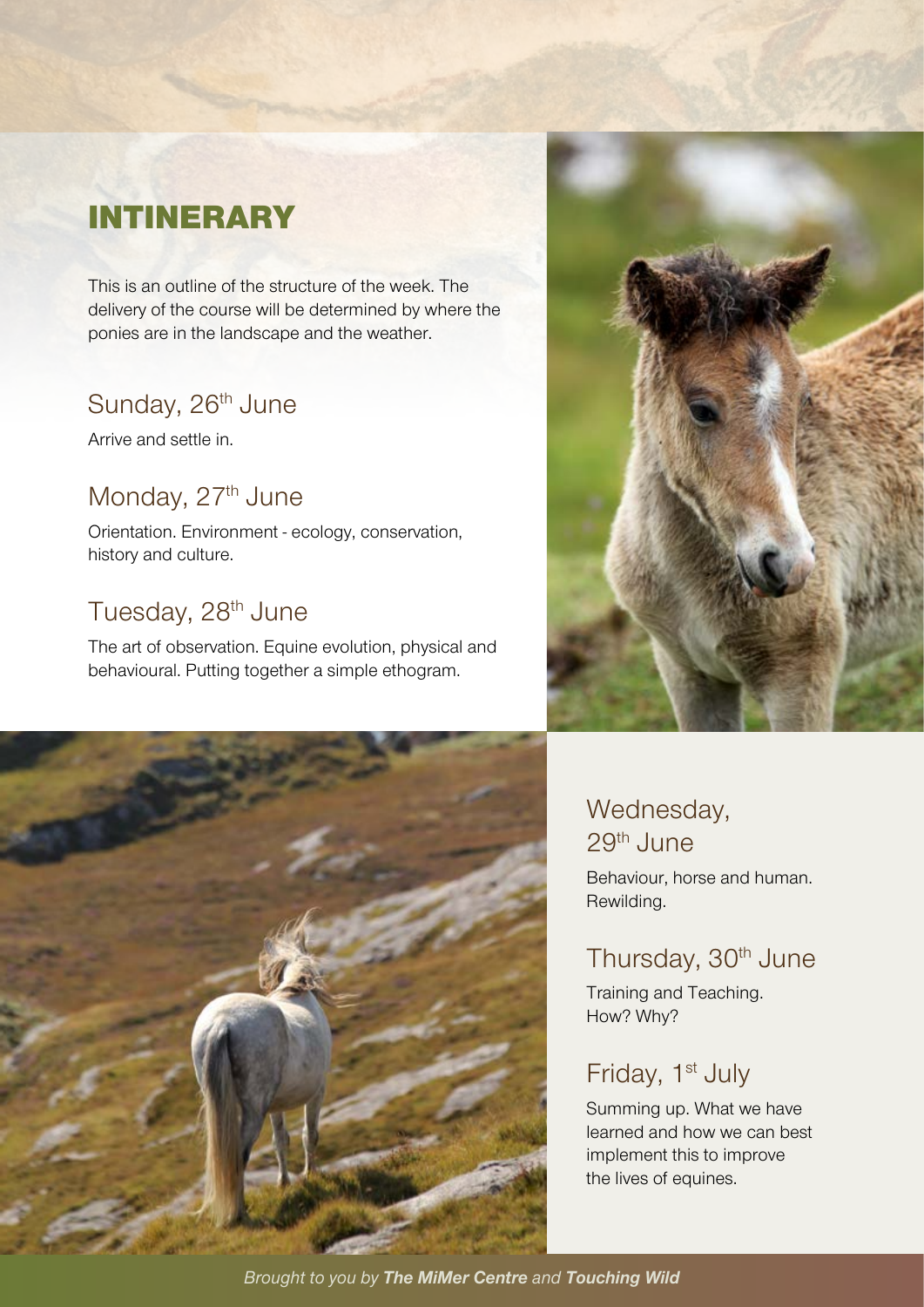# Your Guides



Emily Kieson *(Research Director, MiMer Centre)* holds a PhD in Comparative Psychology, a MS in Psychology, and a graduate degree in Equine Science. Her research focuses on equine behavioral psychology, equine welfare, and horse-human interactions as they apply to both horse owners and equine-assisted activities and learning programs. Her current research focuses on equine affiliative behaviors to study how horses create and maintain social bonds and how those can overlap with human affiliative behaviors to create authentic lasting friendships between horses and humans. She also has a passion for supporting

sustainable systems of horse management and husbandry that promote physical and psychological welfare of the horse while simultaneously supporting sustainable ecosystem practices on small and large scales (for both feral and domestic equids).



**Katarina Lundgren** is the director of Mimer, a growth facilitator, project leader, certified trauma sensitive mindfulness instructor and a cognitive scientist offering various equine assisted interventions. Katarina travels globally and educates people on equines, equine welfare, equinehuman interaction, how to work with equines in therapy and learning programs, trauma sensitive mindfulness, and stress and trauma. Her passion is researching and spreading knowledge and to advocate for better and more accessible trauma sensitive and informed services, as well as better equine welfare, based on thorough understanding of the horse.

Katarina is cross disciplinary in mind and heart, forever curious and expressive. Find out more about her and Mimer's equine-human work on *[www.mimercentre.org](http://www.mimercentre.org)*



Bonny Mealand qualified as an *[Equine Podiatrist](https://www.epauk.org/)* in 2005 and has been committed to understanding, implementing and promoting a whole horse approach to health and well-being ever since. Bonny specialises in working with wild and feral equines by building trust and helping them learn to be handled in a low stress way. A short clip of Bonny working with some Przewalski horses can be viewed here - *[BBC Inside the Zoo](https://www.facebook.com/BBCScotland/videos/2831636827106091/)*.

Bonny is committed to constantly learning as much about and from equines as possible. Believing that it is possible to define what a life of quality looks like at both a species and individual level. She then uses

this perspective to implement a high standard of welfare into their domesticated lives. She is also a retained Firefighter, Somatic Yoga and Mindfulness Teacher and BHS Welfare Advisor. To learn more about Bonny, her work, experience and ethos please click here - *[Touching Wild](https://touching-wild.blog/)* She is also the UK representative of the world renown Equine Ethologist - *[Lucy Rees](https://www.lucyrees.uk/)*.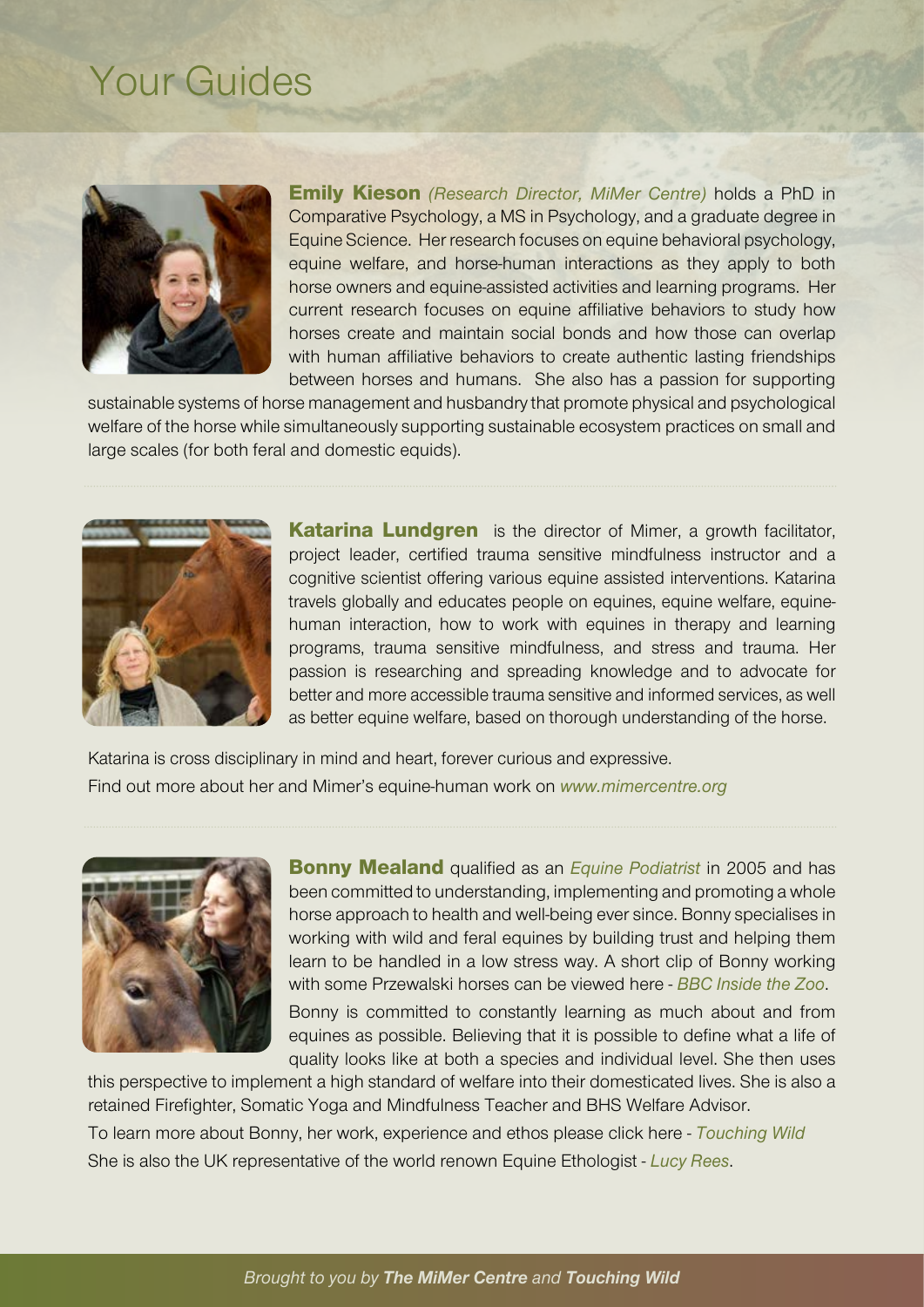## TERRAIN GRADING

Moderate to hard. As we will be exploring the environments inhabited by the ponies challenging terrain may be encountered so a reasonable level of fitness is suggested as well as appropriate footware. The terrain on the Island is uneven and steep in some places and also incorporates boggy ground. The ponies live on a 185.6m hill called Beinn Sgrithean so prepare for some steep climbs whilst looking for them. (Well worth the effort when you see the view from the top!).

#### **TRAVEL**

**By Car** - this is the most practical option to reach this remote location. Lift sharing between participants will be encouraged. The journey will include a ferry crossing.

**By Ferry** - you can choose to leave from either Oban, Mallaig or Uig on the Isle of Skye to travel across to the island. Booking months in advance is vital as the ferry's are very busy at this time of year. If you need advice about planning your trip please contact Bonny who has years of experience in organising ferry logistics.

**By train** - There is a steam train (Hogwarts express) to the harbour town of Mallaig via Fort William, from where you can catch a ferry to the Isle of Uist.

## ACCOMMODATION

#### **House**

Rooms in the self catering house *[Aird na Huan](https://www.eriskayselfcatering.com/)* will be available. The house enjoys a commanding position overlooking the North Atlantic with the natural world (and ponies!) on your doorstep. If you would prefer to book your own accommodation this is a helpful web site. This is a very busy season so book early to avoid disappointment.

*[www.visitouterhebrides.co.uk/our-islands/uist/accommodation/eriskay](http://www.visitouterhebrides.co.uk/our-islands/uist/accommodation/eriskay )*

#### **Camping**

A short drive across the causeway onto South Uist is the fully equipped Campsite. Bring your own tent and camping equipment. *[Kilbride Campsite](https://kilbride-campsite.business.site)*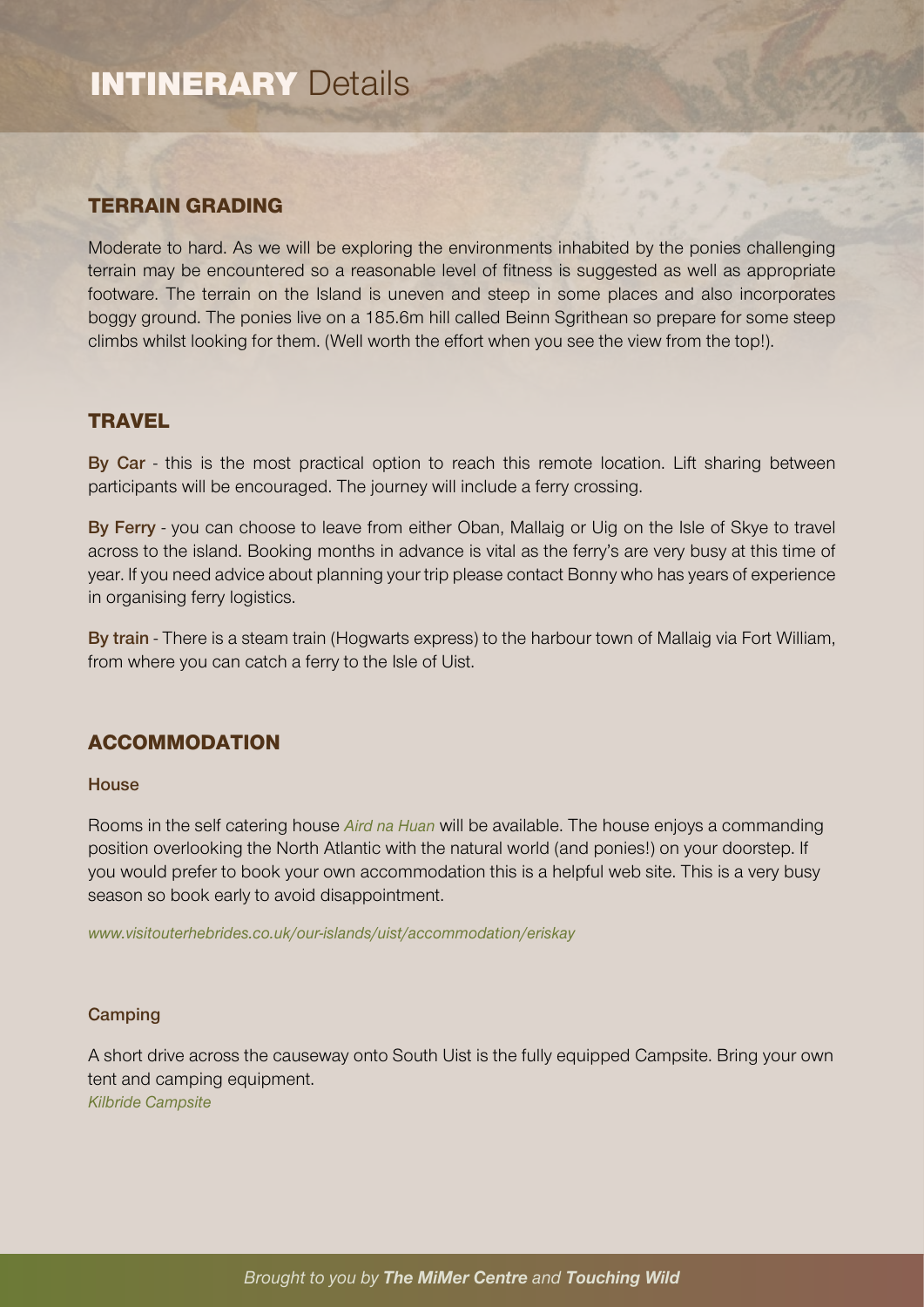## LOCAL FACILITIES AND MEALS

Meals are not provided but the house has a well equipped kitchen where we can make and share meals. We will have access to a local shop which also sells takeaway meals and very good coffee. The island pub is Am Politician which serves generous portions of delicious food.

## FOOD

Tea, coffee and biscuits provided all other meals to be arranged by the participants themselves.

## WEATHER AND THE HIGHLAND MIDGE

At this time of year, the weather can range from warm sunshine to wet and windy. We may get very mixed conditions on the same day! You should therefore bring a mixture of clothing including warm fleeces, jackets, hats and gloves. Waterproof walking boots and gaiters will be a necessity.

During the right conditions the Highland midge can be a menace. Midge hoods and many types of Repellant are available to buy locally.

## COURSE COST

*Maximum Participants - 12* Accommodation in Aird na Huan - **£850pp** Camping/other accommodation - **£700pp**

Charity, student, researcher and low income concessions available. Reduced price if both corses are booked together. Early bird rates and payment plans available. All details on the booking page.

## INCLUDED IN THE COURSE COST

The following costs are included in the price of the workshop:

- All the educational teaching and materials
- Accommodation in Aird na Huan and camping
- Tea, coffee, biscuits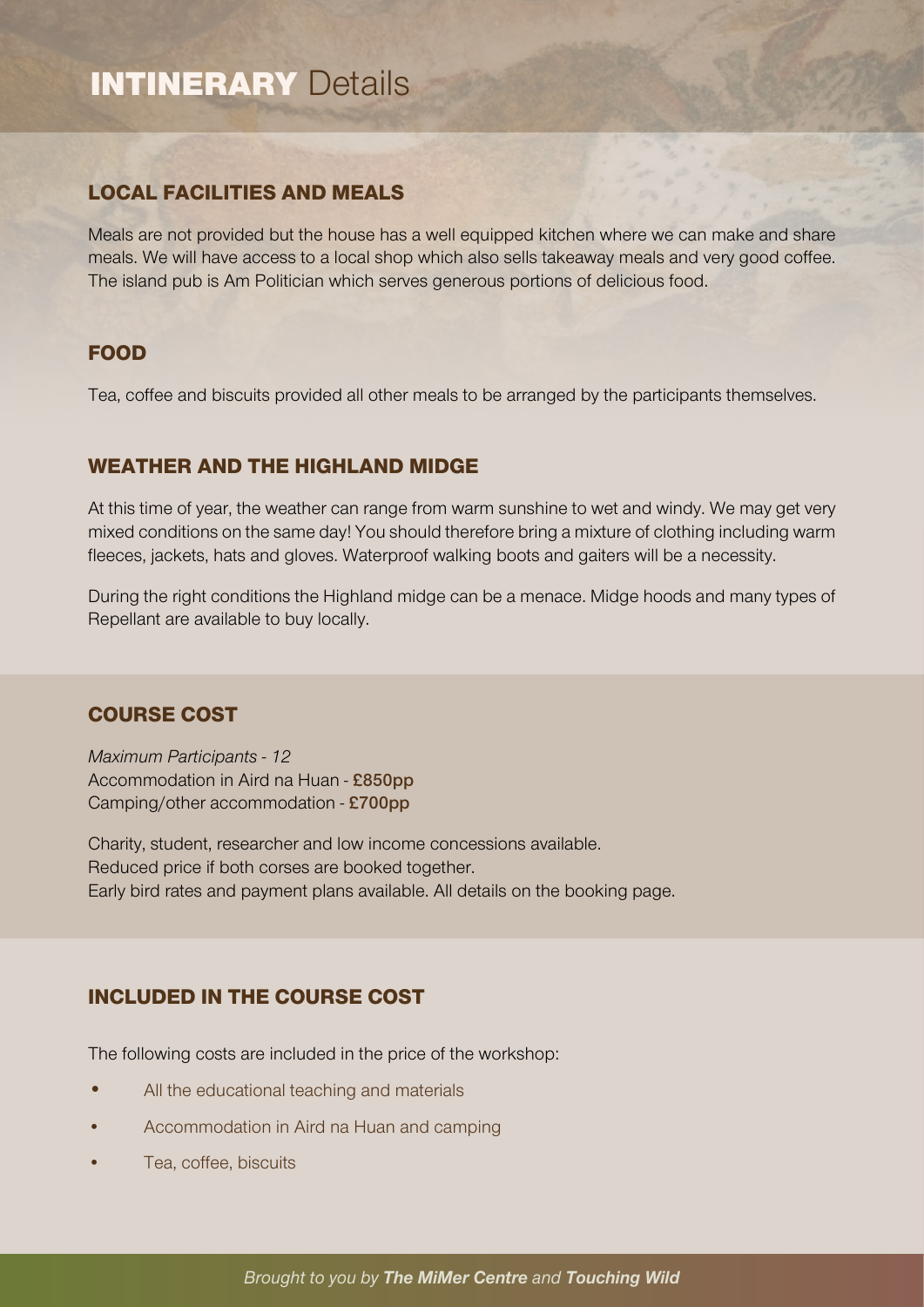## NOT INCLUDED IN THE COURSE COST

The following costs are not included in the price of the workshop:

- Travel to and from the Isle of Eriskay
- Food and drinks
- Other accommodation

**RE** *The time on the hills was also something really special with the wonderful views and peaceful Eriskay ponies ambling about for us to admire.* 

*P. Dumas-Ekin - COURSE PARTICIPANT 2021*

# *[BOOK HERE](https://mimer-centre-school.teachable.com/p/learning-wild-eriskay)*



*Brought to you by The MiMer Centre and Touching Wild*